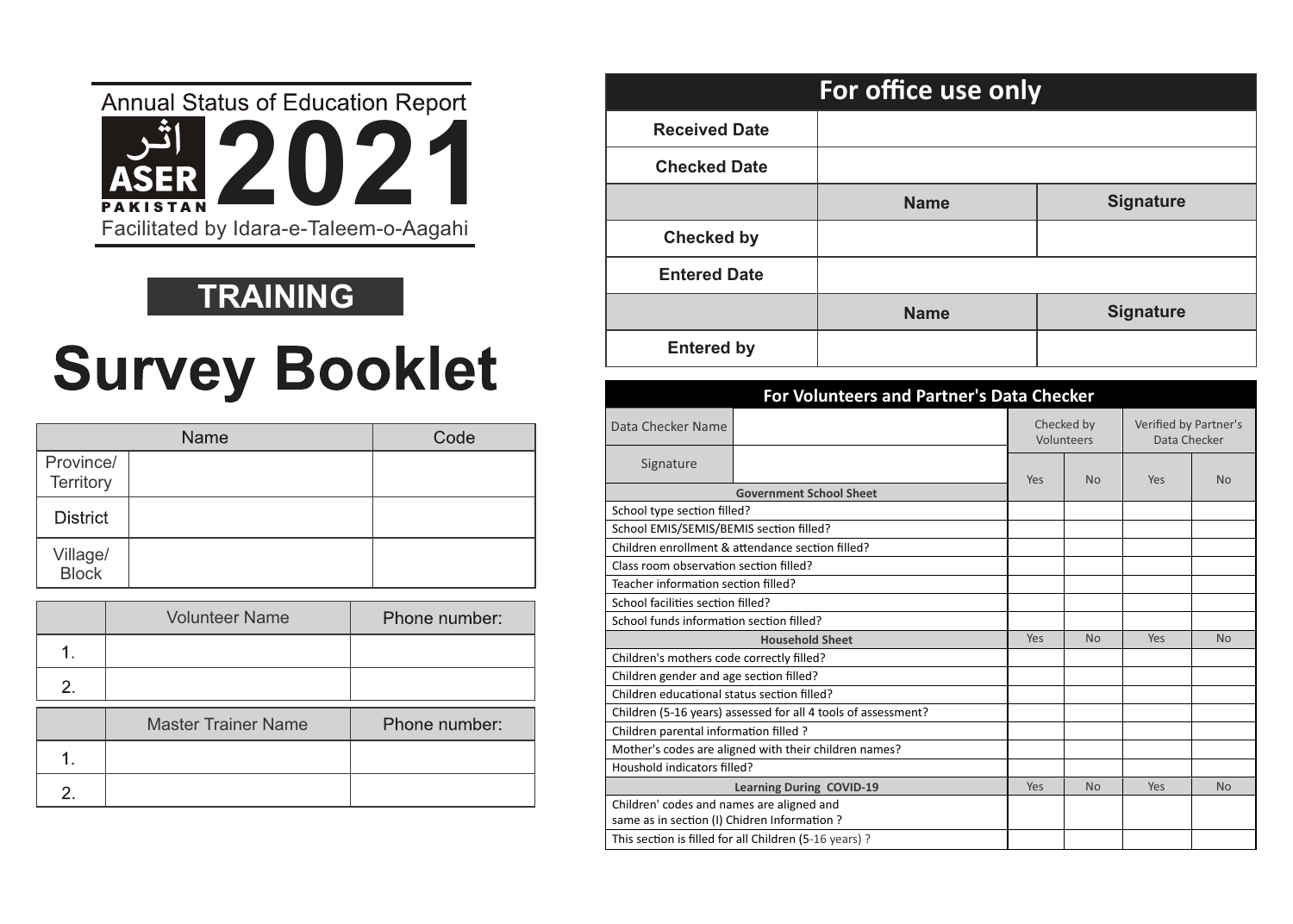

### Facilitated b**2**y Idara-**0**e-Talee**2**m-o-Aa**1**gahi **VILLAGE OBSERVATION - SHEET**

**Village/Block Code: \_\_\_\_\_\_\_\_\_\_\_\_\_\_\_\_\_\_** Village Name:\_\_\_\_\_\_\_\_\_\_\_\_\_\_\_\_\_\_\_\_\_\_\_\_\_\_\_\_\_\_\_\_\_\_\_\_\_\_\_\_\_\_\_\_ Town/UC Name:\_\_\_\_\_\_\_\_\_\_\_\_\_\_\_\_\_\_\_ Tehsil/Taluka Name:\_\_\_\_\_\_\_\_\_\_\_\_\_\_\_\_\_\_\_\_\_\_ District Name: \_\_\_\_\_\_\_\_\_\_\_\_\_\_\_\_\_\_\_\_

#### **SURVEYED HOUSEHOLD IDENTIFICATION FOR MONITORING**

\*First,draw a rough sketch of sampled VILLAGE on a rough sheet. Verify all the information on the sketch with people in the VILLAGE as you walk around. Once everyone agrees that the rough sketch is a good representation of and it matches with your experiences of walking around the whole VILLAGE, then copy the sketch on this sheet\*.Show the different sections of the surveyed VILLAGE and number them on the sketch.

|                 |                  |                             |                      |                      |                        | <b>VILLAGE FACILITIES</b>                                                   |                      |                                           |                                                     |                                                             |                                                     |
|-----------------|------------------|-----------------------------|----------------------|----------------------|------------------------|-----------------------------------------------------------------------------|----------------------|-------------------------------------------|-----------------------------------------------------|-------------------------------------------------------------|-----------------------------------------------------|
| V01:Approximate | V02: Approximate | V03: Local Languages        | V04: Electricity     | <b>V05: Gas</b>      | V06: Government School | V07: Private School                                                         | V08: Madrassa        | V09: Private Clinic                       | V10: Hospital                                       | V11: Dispensary                                             | V12: Maternity Centre                               |
| Population      | Households       | Write the name of Languages |                      |                      | Yes $\Box$ No $\Box$   | Yes $\Box$ No $\Box$                                                        | Yes $\Box$ No $\Box$ | Yes $\square$<br>No $\Box$                | Yes $\Box$ No $\Box$                                | Yes $\Box$ No $\Box$                                        | Yes $\Box$ No $\Box$                                |
| Give Number:    | Give Number:     |                             | Yes $\Box$ No $\Box$ | Yes $\Box$ No $\Box$ | if yes, give number:   | if yes, give number:<br>a.Purely Private :________<br>b.Foundation Assisted |                      | if yes, give number: if yes, give number: | if yes, give number:<br>a.Government:<br>b.Private: | if yes, give number:<br>a.Government:<br>b.Private:________ | if yes, give number:<br>a.Government:<br>b.Private: |
|                 |                  |                             |                      |                      |                        | (PEF/SEF etc):_________<br>c.Trust/NGO/Community<br>Funded:                 |                      |                                           | c.Trust/NGO/Community<br>Sponserd:                  | c.Trust/NGO/Community<br>Sponserd:________                  | c.Trust/NGO/Community<br>Sponserd:                  |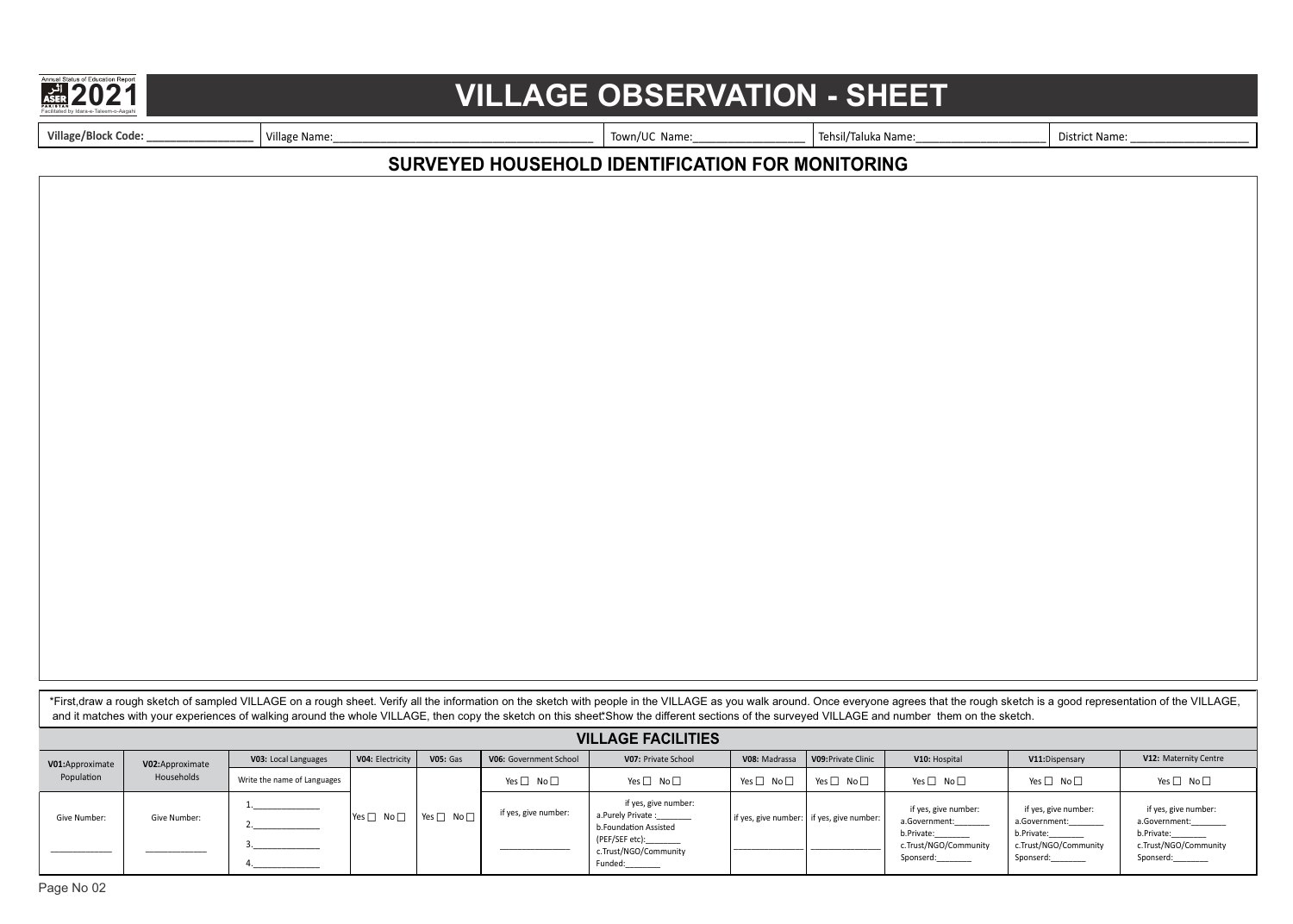

# **Facilitate base of Acid Idara-19er-000-000-Aan and Acid Idara-Aan GOVERNMENT SCHOOL OBSERVATION - SHEET 1**

Instructions: Visit any government school first preference to High School then Middle and then Primary. If there is no government school in the village, then visit nearest government school. Meet Head Master (in the absence of the HM, meet the senior most teacher of the school). Documents required: Enrollment / attendance register.

| <b>Name of School:</b>                                           |                                                   |                                  |                                                           |                        |        |                                                        | Village/Block:                       |                                        |                                                                                                                                                               |                          |                    |                            | Tehsil/Taluka:         |                            |                                              |       |                             |                             |                        |            |
|------------------------------------------------------------------|---------------------------------------------------|----------------------------------|-----------------------------------------------------------|------------------------|--------|--------------------------------------------------------|--------------------------------------|----------------------------------------|---------------------------------------------------------------------------------------------------------------------------------------------------------------|--------------------------|--------------------|----------------------------|------------------------|----------------------------|----------------------------------------------|-------|-----------------------------|-----------------------------|------------------------|------------|
| <b>District/Agency:</b>                                          |                                                   |                                  |                                                           |                        |        |                                                        |                                      | <b>Province/Territory:</b>             |                                                                                                                                                               |                          |                    |                            | <b>Target Village:</b> |                            |                                              |       |                             |                             |                        |            |
|                                                                  |                                                   |                                  | From which class to which (Tick only one)                 |                        |        |                                                        |                                      | Type of School (Tick only one)         |                                                                                                                                                               |                          |                    |                            |                        |                            | <b>Medium of Instruction (Tick only one)</b> |       |                             |                             |                        |            |
| Kachi/<br>ECE to 5<br>$\Box$                                     | <b>Class</b><br>$1$ to $5$<br>$\Box$              | <b>Class</b><br>1 to 8<br>$\Box$ | Class<br>1 to 10<br>$\Box$                                | Others<br>mention here |        | Boys<br>& Girls<br>School                              | <b>Boys Only</b><br>School<br>$\Box$ | Girls Only<br>School<br>$\Box$         | English<br>medium<br>$\Box$                                                                                                                                   | Urdu<br>Medium<br>$\Box$ |                    | Pashto<br>Medium<br>$\Box$ |                        | Sindhi<br>Medium<br>$\Box$ |                                              |       | Arabic<br>Medium<br>$\Box$  |                             | Others<br>mention here |            |
|                                                                  |                                                   |                                  |                                                           |                        |        | П                                                      |                                      |                                        |                                                                                                                                                               |                          |                    |                            | Class/Grade            |                            |                                              |       |                             |                             |                        | Total      |
| <b>EMIS/BEMIS/SEMIS Code:</b><br><b>School Established Year:</b> |                                                   |                                  |                                                           |                        |        |                                                        |                                      | (I) Children's Enrollment & Attendance | <b>ECE/Class Katch</b>                                                                                                                                        |                          | Class Pakki        | $\overline{2}$             | $\overline{3}$         | $\overline{4}$             | -5<br>6                                      |       | 8                           | 10<br>9                     |                        | Boys Girls |
| Date of Survey:                                                  |                                                   |                                  | <b>Start Time:</b>                                        |                        |        | Children's Enrollment<br>(Take from register yourself) |                                      |                                        |                                                                                                                                                               |                          |                    |                            |                        |                            |                                              |       |                             |                             |                        |            |
| Day of Survey:                                                   |                                                   |                                  | End Time:                                                 |                        |        | Children's attendance today*                           |                                      |                                        |                                                                                                                                                               |                          |                    |                            |                        |                            |                                              |       |                             |                             |                        |            |
|                                                                  | Name of Surveyor (1)                              |                                  |                                                           | Name of Surveyor (2)   |        | (Head Count)<br><b>School Fee</b>                      |                                      |                                        |                                                                                                                                                               |                          |                    |                            |                        |                            |                                              |       |                             |                             |                        |            |
|                                                                  |                                                   |                                  |                                                           |                        |        | (Per Month)                                            |                                      |                                        | *Note: Take a headcount of children in the room. If merged groups, ask the children of each class to raise their hands separately and then count accordingly. |                          |                    |                            |                        |                            |                                              |       |                             |                             |                        |            |
|                                                                  |                                                   |                                  | (II) Class room Observations                              |                        |        |                                                        |                                      |                                        |                                                                                                                                                               |                          |                    |                            |                        |                            |                                              |       |                             |                             |                        |            |
|                                                                  |                                                   |                                  |                                                           |                        |        |                                                        |                                      |                                        |                                                                                                                                                               |                          |                    |                            |                        |                            | (III) Health and Disability                  |       |                             |                             |                        |            |
|                                                                  | Observe and tick the relevant box.                |                                  |                                                           |                        | Yes    | <b>Class 2</b><br><b>No</b>                            | Yes                                  | <b>Class 8</b><br><b>No</b>            | Do you have children with disabilities in your school? Yes $\Box$ No $\Box$                                                                                   |                          |                    |                            |                        |                            |                                              |       |                             | <b>Facilities Available</b> |                        |            |
| any other class?                                                 |                                                   |                                  | Are the children of this class sitting with children from |                        | $\Box$ | $\Box$                                                 | $\Box$                               | $\Box$                                 | <b>Type of Disability</b><br>(Give numbers)                                                                                                                   |                          | Some<br>Difficulty |                            | A lot of<br>Difficulty |                            | Cannot<br>do at all                          |       | Tick which<br>is applicable |                             | Yes                    | No         |
|                                                                  |                                                   |                                  |                                                           |                        |        |                                                        |                                      |                                        | Visual                                                                                                                                                        | Girls<br>Boys            |                    |                            |                        |                            |                                              |       | Ramps                       |                             | $\Box$                 |            |
|                                                                  | If yes, then with which class? (Write class name) |                                  |                                                           |                        |        |                                                        |                                      |                                        |                                                                                                                                                               | Girls                    |                    |                            |                        |                            |                                              |       |                             |                             |                        |            |
| class?                                                           |                                                   |                                  | Is there a useable blackboard/white board for this        |                        | $\Box$ | $\Box$                                                 | $\Box$                               | $\Box$                                 | Hearing                                                                                                                                                       | Boys                     |                    |                            |                        |                            |                                              |       | Accessible                  |                             | $\Box$                 | Н          |
|                                                                  |                                                   |                                  | Did most of the children (75%) have reading textbooks?    |                        |        |                                                        |                                      |                                        |                                                                                                                                                               | Girls                    |                    |                            |                        |                            |                                              |       | <b>Toilets</b>              |                             |                        |            |
|                                                                  |                                                   |                                  | (ask children to show you their language textbooks and    |                        | $\Box$ | $\Box$                                                 | $\Box$                               | $\Box$                                 | Physical                                                                                                                                                      | Boys                     |                    |                            |                        |                            |                                              |       | Health                      |                             |                        |            |
| assess accordingly)                                              |                                                   |                                  |                                                           |                        |        |                                                        |                                      |                                        | Intellectual                                                                                                                                                  | Girls                    |                    |                            |                        |                            |                                              | and   |                             |                             |                        |            |
|                                                                  | Apart from text books, did you see any other      |                                  |                                                           |                        |        |                                                        |                                      |                                        | (Remembering<br>or concentrating)   Boys                                                                                                                      |                          |                    |                            |                        |                            |                                              |       | Nutrition<br>Officer        |                             | $\Box$                 | $\Box$     |
|                                                                  | Board Games, etc.) available in the room?         |                                  | supplementary material (e.g. Books, Charts on the wall,   |                        | $\Box$ | □                                                      | $\Box$                               | $\Box$                                 |                                                                                                                                                               | Girls                    |                    |                            |                        |                            |                                              |       |                             |                             |                        |            |
|                                                                  |                                                   |                                  |                                                           |                        |        |                                                        |                                      |                                        | Self care                                                                                                                                                     | Boys                     |                    |                            |                        |                            |                                              |       | Trained                     |                             |                        |            |
|                                                                  | Where were they seated                            |                                  | Classroom                                                 |                        |        | $\Box$<br>$\Box$                                       |                                      | $\Box$                                 |                                                                                                                                                               | Girls                    |                    |                            |                        |                            |                                              |       | Support                     |                             | $\Box$                 | $\Box$     |
| (tick only one)                                                  |                                                   |                                  | Verandah                                                  |                        |        |                                                        |                                      | $\Box$                                 | Communicating<br>with others                                                                                                                                  | Boys                     |                    |                            |                        |                            |                                              | Staff |                             |                             |                        |            |
|                                                                  |                                                   |                                  | Outdoor                                                   |                        |        | $\Box$                                                 |                                      | $\Box$                                 |                                                                                                                                                               |                          |                    |                            |                        |                            |                                              |       |                             |                             |                        |            |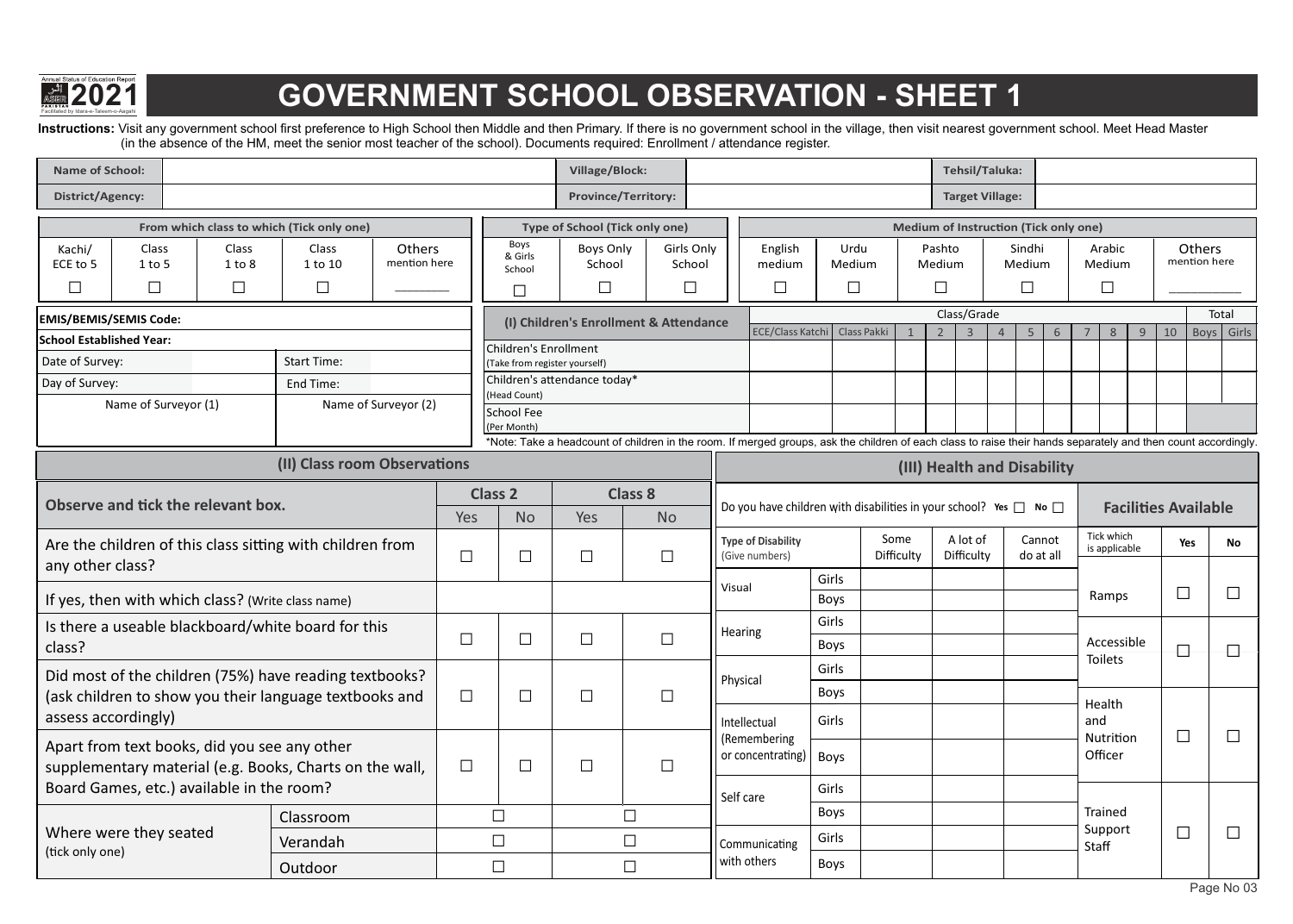

# **FACILITATE B2021**<br>ASEP 2021 **COVERNMENT SCHOOL OBSERVATION - SHEET 2**

| (IV) Teaching and Non-Teaching Staff                               |                               |                     |                                  |        |                                                              |                                                                    |                   |            | (V) No. of Qualified Teaching Staff                    |            |      |                   |                  | (VII) SMC/SC/PTA/PTC/PTSMC Information                                         |        |           |                                                    |
|--------------------------------------------------------------------|-------------------------------|---------------------|----------------------------------|--------|--------------------------------------------------------------|--------------------------------------------------------------------|-------------------|------------|--------------------------------------------------------|------------|------|-------------------|------------------|--------------------------------------------------------------------------------|--------|-----------|----------------------------------------------------|
|                                                                    | No. of<br>Sanctioned<br>posts | No. of<br>Appointed | No. of Teachers<br>Present today |        | <b>No. of Teachers</b><br>resident of<br><b>THIS village</b> | Education                                                          | Below<br>Matric   |            | Matric FA/FSc                                          | BA/BSc     |      | MA/MSc M.Phil     | Other            |                                                                                |        |           |                                                    |
|                                                                    | M                             | posts<br>M          | (On the day of survey<br>M       |        | M                                                            | Give number                                                        |                   |            |                                                        |            |      |                   |                  |                                                                                | Yes    | <b>No</b> |                                                    |
| Head Teacher (Give number)                                         |                               |                     |                                  |        |                                                              |                                                                    | None              | <b>PTC</b> | <b>CT</b>                                              | B.Ed       | M.Ed |                   | Other            | Is SMC/SC/PTA/PTC/PTSMC Active?                                                | $\Box$ | $\Box$    |                                                    |
| Regular Teachers (Give numebr)<br><b>ECE Teacher/ECE Assistant</b> |                               |                     |                                  |        |                                                              | Professional<br>Give number                                        |                   |            |                                                        |            |      |                   |                  | <b>Total members</b>                                                           |        |           |                                                    |
| Give number)                                                       |                               |                     |                                  |        |                                                              |                                                                    |                   |            | (VI) No. of Teachers who got training within last year |            |      |                   |                  | <b>Active Members</b>                                                          |        |           |                                                    |
| Contract Teachers (appointed by<br>local govt./community/SMC)      |                               |                     |                                  |        |                                                              |                                                                    |                   |            | (July 2020-Till date)                                  |            |      |                   |                  |                                                                                |        |           |                                                    |
| (Give number)                                                      |                               |                     |                                  |        |                                                              | None                                                               | Less than 15 days |            |                                                        | 15-30 days |      | More than 30 days |                  | Amount in Bank                                                                 | PKR:   |           |                                                    |
| Sweepers (Give number)                                             |                               |                     |                                  |        |                                                              |                                                                    |                   |            |                                                        |            |      |                   |                  | Last Meeting Date                                                              | Date:  |           |                                                    |
| Faraash (Give number)                                              |                               |                     |                                  |        |                                                              |                                                                    |                   |            |                                                        |            |      |                   |                  |                                                                                |        |           |                                                    |
|                                                                    |                               |                     |                                  |        |                                                              | (VIII) Facilities in the school                                    |                   |            |                                                        |            |      |                   |                  | (IX) COVID 19 Precautions                                                      |        | Yes       |                                                    |
| <b>Observation</b> (Tick the relevant option)                      |                               |                     |                                  | Yes    |                                                              | No Observation                                                     |                   |            |                                                        |            |      | Write the answer  |                  | Observation (Tick the relevant option)<br>Alternate day Schooling?             |        | $\Box$    | No<br>$\Box$                                       |
| Is there a complete boundary wall / fence ?                        |                               |                     |                                  | $\Box$ | $\Box$                                                       | Total number of rooms in the school (count yourself)               |                   |            |                                                        |            |      |                   |                  | Awareness posters/IEC material displayed in school?                            |        | $\Box$    | $\Box$                                             |
| Is there a playground in the school?                               |                               |                     |                                  | $\Box$ | $\Box$                                                       | Total number of classrooms being used by students (count yourself) |                   |            |                                                        |            |      |                   |                  | Temperature check at entrance?                                                 |        | $\Box$    | $\Box$                                             |
| Does the school have an electricity connection?                    |                               |                     |                                  |        |                                                              | Average size of the classroom (in square feet)                     |                   |            |                                                        |            |      |                   |                  | Hand sanitization at entrance?                                                 |        | $\Box$    | $\Box$                                             |
|                                                                    |                               |                     |                                  | $\Box$ | $\Box$                                                       |                                                                    |                   |            |                                                        |            |      |                   | s/ft             | Masks wore by teachers and students at school?                                 |        | $\Box$    | $\Box$                                             |
| Does the school have solar panels?                                 |                               |                     |                                  | $\Box$ | $\Box$                                                       | Seating Arrangement (in feet)                                      |                   |            |                                                        |            |      |                   |                  | Hand sanitizer available inside or outside every classroom for students?       |        | $\Box$    | $\Box$                                             |
| Does the school have a working library?                            |                               |                     |                                  | $\Box$ | $\Box$                                                       |                                                                    |                   |            |                                                        |            |      |                   |                  | School policy on suspected Covid-19 cases: (Tick the relevant option)          |        |           |                                                    |
| Does the school have teaching learning material?                   |                               |                     |                                  | $\Box$ | $\Box$                                                       | Observation                                                        |                   |            |                                                        |            |      | Write the answer  |                  | a. Move them to isolation room                                                 |        |           | $\Box$                                             |
| Is there useable furniture available in this school?               |                               |                     |                                  | $\Box$ | $\Box$                                                       |                                                                    |                   |            |                                                        |            |      |                   |                  | b. Send the person home immediately                                            |        |           | $\Box$                                             |
| Running water available in handwashing sinks?                      |                               |                     |                                  | $\Box$ | $\Box$                                                       | No. of Handwashing sinks without running water (count yourself)    |                   |            |                                                        |            |      |                   |                  | c. Call nearby health facility                                                 |        |           | $\Box$                                             |
| Soap/Handwash available in handwashing sinks?                      |                               |                     |                                  | $\Box$ | $\Box$                                                       | No. of handwashing sinks without soap/handwash (count yourself)    |                   |            |                                                        |            |      |                   |                  | d. Call Covid-19 helpline                                                      |        |           | $\Box$                                             |
|                                                                    |                               |                     |                                  |        |                                                              | No. of Handwashing sinks (outside toilets)                         |                   |            |                                                        |            |      |                   |                  | e. No policy<br>f. Other                                                       |        |           | $\Box$<br>$\Box$                                   |
|                                                                    |                               |                     |                                  |        |                                                              |                                                                    |                   |            |                                                        |            |      |                   |                  |                                                                                |        |           |                                                    |
| <b>Observation</b> (Tick the relevant option)                      |                               |                     |                                  |        |                                                              | No. of Handwashing sinks (inside toilets)                          |                   |            |                                                        |            |      |                   |                  | School's Leave policy for Confirmed Positive Cases: (Tick the relevant option) |        |           |                                                    |
|                                                                    |                               |                     |                                  | Yes    | No                                                           | No. of Wuzu taps                                                   |                   |            |                                                        |            |      |                   |                  | a. Continue learning/teaching from home                                        |        |           | $\Box$                                             |
| Are there useable toilets / latrines for students ?                |                               |                     |                                  | $\Box$ | $\Box$                                                       | No. of Toilets for Teachers only                                   |                   |            |                                                        |            |      |                   |                  | b. 14-days leave                                                               |        |           | $\Box$                                             |
| Are there separate toilets for girls and boys ?                    |                               |                     |                                  | $\Box$ | $\Box$                                                       | No. of Toilets for Students only                                   |                   |            |                                                        |            |      |                   |                  | c. Return back to school only after a negative Covid test<br>d. No policy      |        |           | $\Box$<br>$\Box$                                   |
| Running water available in toilets?                                |                               |                     |                                  | $\Box$ |                                                              | $\Box$ No. of Toilets without running water (count yourself)       |                   |            |                                                        |            |      |                   |                  | e. Other                                                                       |        |           | $\Box$                                             |
| Are Disinfectants available for cleaning?                          |                               |                     |                                  | $\Box$ | $\Box$                                                       |                                                                    |                   |            |                                                        |            |      |                   |                  | Observation (Tick the relevant option)                                         |        |           | Yes No                                             |
| Are Toilets Clean?                                                 |                               |                     |                                  | $\Box$ | $\Box$                                                       |                                                                    |                   |            |                                                        |            |      |                   |                  | Is there a computer lab?                                                       |        | $\Box$    | $\Box$                                             |
| Clean Drinking water available for students?                       |                               |                     |                                  | $\Box$ | $\Box$                                                       | <b>Observation</b>                                                 |                   |            |                                                        |            |      |                   | Write the answer | Is internet available in the school?                                           |        |           | $\begin{array}{c c} \square & \square \end{array}$ |
| Isolation room Available?                                          |                               |                     |                                  | $\Box$ | $\Box$                                                       |                                                                    |                   |            |                                                        |            |      |                   |                  | If yes, internet available in: (Tick the relevant option)                      |        |           |                                                    |
| First Aid Equipment Available                                      |                               |                     |                                  | $\Box$ | $\Box$                                                       |                                                                    |                   |            |                                                        |            |      |                   |                  | a. computer labs?                                                              |        |           | $\Box$                                             |
| Covid-19 Tests done in school by the government?                   |                               |                     |                                  | $\Box$ | $\Box$                                                       | No. of Covid-19 Tests done in school                               |                   |            |                                                        |            |      |                   |                  | b. offices?<br>c. classrooms?                                                  |        |           | $\Box$<br>$\Box$                                   |
|                                                                    |                               |                     |                                  |        |                                                              |                                                                    |                   |            |                                                        |            |      |                   |                  |                                                                                |        |           |                                                    |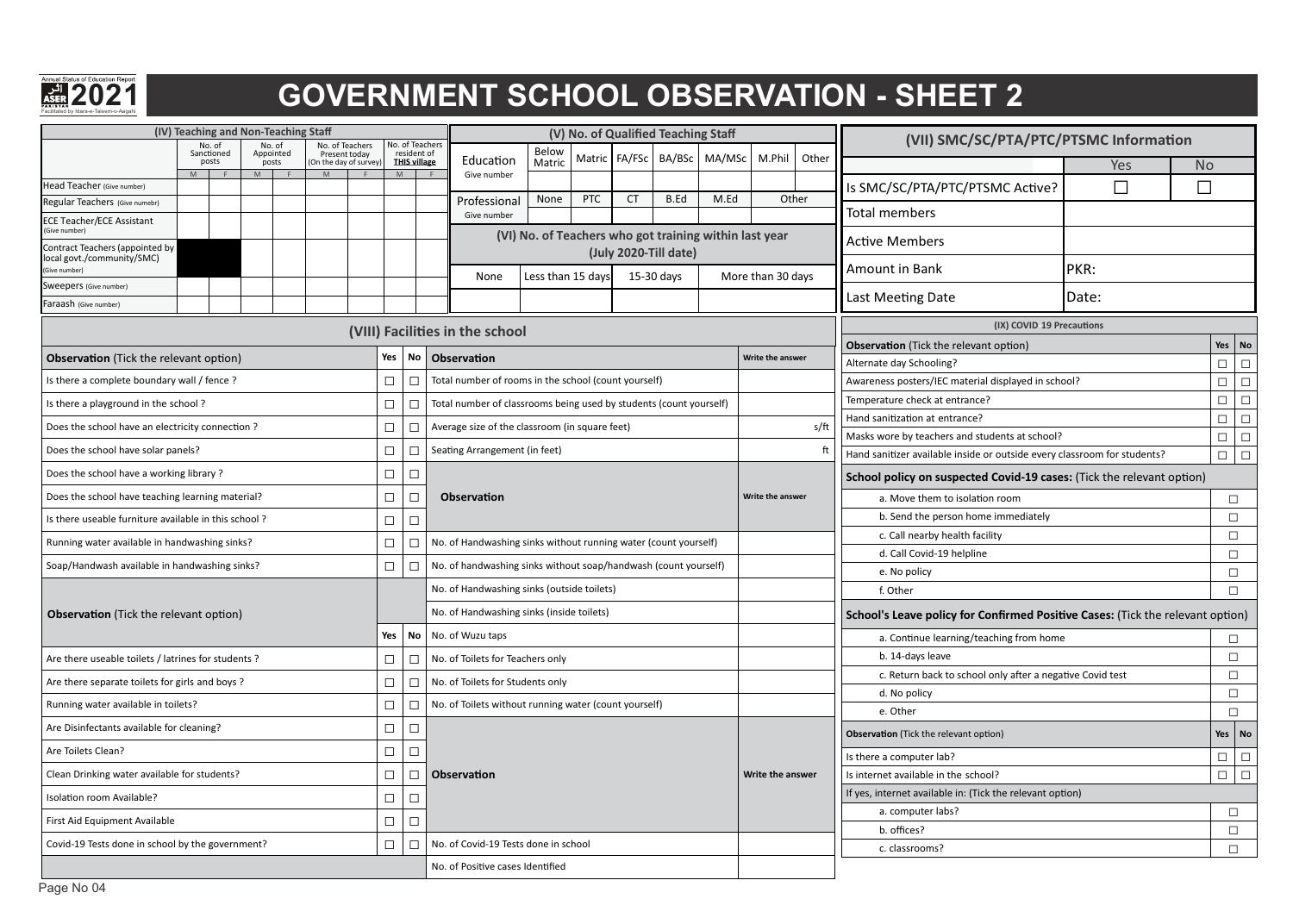| Annual Status of Education Report      |
|----------------------------------------|
|                                        |
|                                        |
| <b>PAKISTAN</b>                        |
| Facilitated by Idara-e-Taleem-o-Aagahi |

#### **GOVERNMENT SCHOOL OBSERVATION - SHEET 3**

|                | Head Teacher/Principal Name            |        |                                                  |               |                                         |                                          |                                                             |        |                                                      |                        |                |                                        |        |                                                  | <b>Contact Number</b> |                                          |                                                             |        |                                                      |                          |
|----------------|----------------------------------------|--------|--------------------------------------------------|---------------|-----------------------------------------|------------------------------------------|-------------------------------------------------------------|--------|------------------------------------------------------|------------------------|----------------|----------------------------------------|--------|--------------------------------------------------|-----------------------|------------------------------------------|-------------------------------------------------------------|--------|------------------------------------------------------|--------------------------|
|                | <b>Funds information respondant</b>    |        |                                                  |               |                                         |                                          | Head Teacher $\Box$                                         |        |                                                      | Regular Teacher $\Box$ |                | Para Teacher $\Box$                    |        |                                                  |                       |                                          | Admin or Finance officer/Head clerk/other □                 |        |                                                      |                          |
|                |                                        |        |                                                  |               | (X) FY July 2020 to June 2021           |                                          |                                                             |        |                                                      |                        |                |                                        |        |                                                  |                       | (XI) FY July 2021 to till date           |                                                             |        |                                                      |                          |
|                |                                        |        |                                                  |               |                                         |                                          | If Yes,then                                                 |        |                                                      |                        |                |                                        |        |                                                  |                       |                                          | If Yes, then                                                |        |                                                      |                          |
| Sr#            | Type of Funds                          |        | Did you received<br>the fund?<br>(Tick only one) |               |                                         | What was the<br>amount of<br>fund/grant? | Which month/Year<br>was the fund/grant<br>received? (MM/YY) |        | Did you spent the full<br>amount?<br>(Tick only one) |                        | Sr#            | Type of Funds                          |        | Did you received<br>the fund?<br>(Tick only one) |                       | What was the<br>amount of<br>fund/grant? | Which month/Year<br>was the fund/grant<br>received? (MM/YY) |        | Did you spent the full<br>amount?<br>(Tick only one) |                          |
|                |                                        | Yes    | No                                               | Don't<br>Know |                                         |                                          |                                                             | Yes    | No                                                   | Don't<br>Know          |                |                                        | Yes    | No                                               | Don't<br>Know         |                                          |                                                             | Yes    | No                                                   | Don't<br>Know            |
|                | SMS/SC/PTA/PTSMC/PTC Funds<br>(Annual) | $\Box$ | $\Box$                                           | $\Box$        | PKR:                                    |                                          | /20                                                         | $\Box$ | $\Box$                                               | $\Box$                 |                | SMS/SC/PTA/PTSMC/PTC Funds<br>(Annual) | $\Box$ | $\Box$                                           | $\Box$                | PKR:                                     | /20                                                         | $\Box$ | $\Box$                                               | $\Box$                   |
|                | Farogh-e-Taleem Fund (Annual)          | $\Box$ | $\Box$                                           | $\Box$        | PKR:                                    |                                          | /20                                                         | $\Box$ | $\Box$                                               | $\Box$                 | $\overline{2}$ | Farogh-e-Taleem Fund (Annual)          | $\Box$ | $\Box$                                           | $\Box$                | PKR:                                     | /20                                                         | $\Box$ | $\Box$                                               | $\Box$                   |
| $\overline{3}$ | Tuck shop Fund                         | $\Box$ | $\Box$                                           | $\Box$        | PKR:                                    |                                          | 1/20                                                        | $\Box$ | $\Box$                                               | $\Box$                 | 3              | Tuck shop Fund                         | $\Box$ | $\Box$                                           | $\Box$                | PKR:                                     | 1/20                                                        | $\Box$ | $\Box$                                               | $\Box$                   |
| $\overline{4}$ | Rent for cycle stand Fund              | $\Box$ | $\Box$                                           | $\Box$        | PKR:                                    |                                          | /20                                                         | $\Box$ | $\Box$                                               | $\Box$                 |                | Rent for cycle stand Fund              | $\Box$ | $\Box$                                           | $\Box$                | PKR:                                     | /20                                                         | $\Box$ | $\Box$                                               | $\Box$                   |
| -5             | <b>School Construction Fund</b>        | $\Box$ | $\Box$                                           | $\Box$        | PKR:                                    |                                          | /20                                                         | $\Box$ | $\Box$                                               | $\Box$                 | 5              | <b>School Construction Fund</b>        | $\Box$ | $\Box$                                           | $\Box$                | PKR:                                     | /20                                                         | $\Box$ | $\Box$                                               | $\Box$                   |
| 6              | Non Salary Budget (NSB)                | $\Box$ | $\Box$                                           | $\Box$        | PKR:                                    |                                          | /20                                                         | $\Box$ | $\Box$                                               | $\Box$                 | 6              | Non Salary Budget (NSB)                | $\Box$ | $\Box$                                           | $\Box$                | PKR:                                     | 1/20                                                        | $\Box$ | $\Box$                                               | $\Box$                   |
|                | <b>School Specific Budget</b>          | $\Box$ | $\Box$                                           | $\Box$        | PKR:                                    |                                          | 1/20                                                        | $\Box$ | $\Box$                                               | $\Box$                 |                | <b>School Specific Budget</b>          | $\Box$ | $\Box$                                           | $\Box$                | PKR:                                     | 120                                                         | $\Box$ | $\Box$                                               | $\Box$                   |
| 8              | <b>School Consolidation Budget</b>     | $\Box$ | $\Box$                                           | $\Box$        | PKR:                                    |                                          | /20                                                         | $\Box$ | $\Box$                                               | $\Box$                 | 8              | <b>School Consolidation Budget</b>     | $\Box$ | $\Box$                                           | $\Box$                | PKR:                                     | 120                                                         | $\Box$ | $\Box$                                               | $\Box$                   |
| 9              |                                        | $\Box$ | $\Box$                                           | $\Box$        | PKR:                                    |                                          | /20                                                         | $\Box$ | $\Box$                                               | $\Box$                 | 9              |                                        | $\Box$ | $\Box$                                           | $\Box$                | PKR:                                     | 1/20                                                        | $\Box$ | $\Box$                                               | $\Box$                   |
| 10             |                                        | $\Box$ | $\Box$                                           | $\Box$        | PKR:                                    |                                          | /20                                                         | $\Box$ | $\Box$                                               | $\Box$                 | 10             |                                        | $\Box$ | $\Box$                                           | $\Box$                | PKR:                                     | 1/20                                                        | $\Box$ | $\Box$                                               | $\Box$                   |
|                |                                        |        |                                                  |               | The Fund Spent on (Tick all that apply) |                                          |                                                             |        |                                                      |                        |                |                                        |        |                                                  |                       | The Fund Spent on (Tick all that apply)  |                                                             |        |                                                      |                          |
|                | New Class Room/s                       |        |                                                  |               |                                         | $\Box$                                   | Repair of Classroom/s                                       |        |                                                      | $\Box$                 |                | New Class Room/s                       |        |                                                  |                       | $\Box$                                   | Repair of Classroom/s                                       |        |                                                      | $\Box$                   |
|                | New Verandah                           |        |                                                  |               |                                         | $\Box$                                   | <b>Repair of Building</b>                                   |        |                                                      | $\Box$                 |                | New Verandah                           |        |                                                  |                       | $\Box$                                   | <b>Repair of Building</b>                                   |        |                                                      | $\Box$                   |
|                | New Toilet/s                           |        |                                                  |               |                                         | $\Box$                                   | Repair of Toilet/s                                          |        |                                                      | $\Box$                 |                | New Toilet/s                           |        |                                                  |                       | $\Box$                                   | Repair of Toilet/s                                          |        |                                                      | $\Box$                   |
|                | New Main Gate                          |        |                                                  |               |                                         | $\Box$                                   | Repair of Furniture                                         |        |                                                      | $\Box$                 |                | New Main Gate                          |        |                                                  |                       | $\Box$                                   | Repair of Furniture                                         |        |                                                      | $\Box$                   |
|                | <b>Boundary Wall</b>                   |        |                                                  |               |                                         | $\Box$                                   | Repair of Water Facility                                    |        |                                                      | $\Box$                 |                | <b>Boundary Wall</b>                   |        |                                                  |                       | $\Box$                                   | Repair of Water Facility                                    |        |                                                      | $\Box$                   |
|                | Purchase of New Furniture              |        |                                                  |               |                                         | $\Box$                                   | <b>Internet Connection Bill</b>                             |        |                                                      | $\Box$                 |                | Purchase of New Furniture              |        |                                                  |                       | $\Box$                                   | <b>Internet Connection Bill</b>                             |        |                                                      | $\Box$                   |
|                | Purchase of New Learning Material      |        |                                                  |               |                                         | $\Box$                                   | Repair of Computer/s                                        |        |                                                      | $\Box$                 |                | Purchase of New Learning Material      |        |                                                  |                       | $\Box$                                   | Repair of Computer/s                                        |        |                                                      | $\Box$                   |
|                | Purchase of Stationery                 |        |                                                  |               |                                         | $\Box$                                   | <b>Teachers' Training</b>                                   |        |                                                      | $\Box$                 |                | Purchase of Stationery                 |        |                                                  |                       | $\Box$                                   | <b>Teachers' Training</b>                                   |        |                                                      | $\Box$                   |
|                | Purchase of Library Books              |        |                                                  |               |                                         | $\Box$                                   | Para Teacher/s Salary                                       |        |                                                      | $\Box$                 |                | Purchase of Library Books              |        |                                                  |                       | $\Box$                                   | Para Teacher/s Salary                                       |        |                                                      | $\Box$                   |
|                | White Wash/Paint                       |        |                                                  |               |                                         | $\Box$                                   | Uniform                                                     |        |                                                      | $\Box$                 |                | White Wash/Paint                       |        |                                                  |                       | $\Box$                                   | Uniform                                                     |        |                                                      | $\Box$                   |
|                | Hand sanitizers                        |        |                                                  |               |                                         | $\Box$                                   | Masks                                                       |        |                                                      | $\Box$                 |                | Hand sanitizers                        |        |                                                  |                       | $\Box$                                   | Masks                                                       |        |                                                      | $\Box$                   |
|                | Disinfectants for building/furniture   |        |                                                  |               |                                         | $\Box$                                   | Thermal Gun                                                 |        |                                                      | $\Box$                 |                | Disinfectants for building/furniture   |        |                                                  |                       | $\Box$                                   | Thermal Gun                                                 |        |                                                      | $\Box$<br>$\overline{M}$ |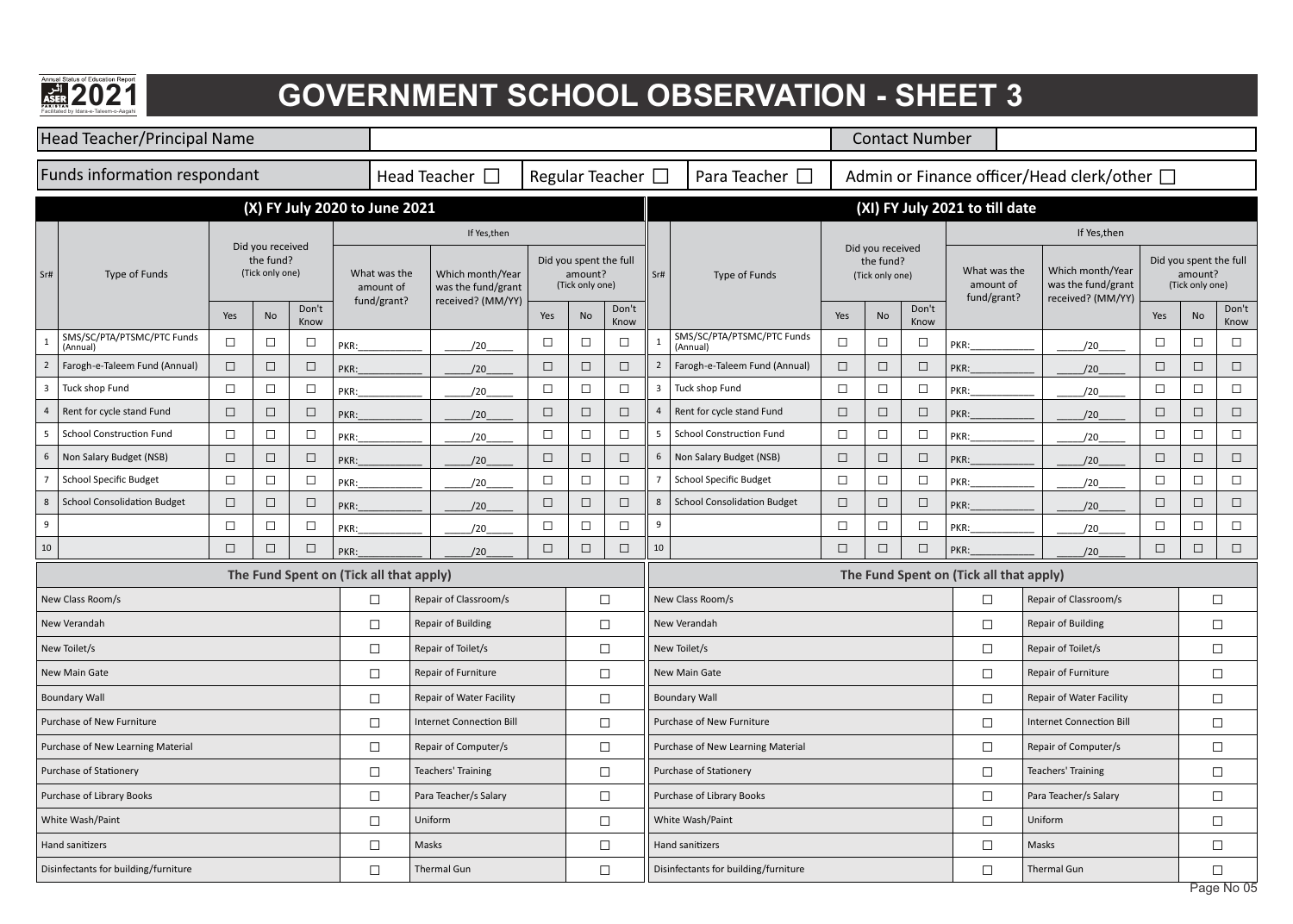

## **Facilitate base of EQSECUTE SCHOOL OBSERVATION - SHEET 1**

Instructions: Visit any private school first preference to High School then Middle and then Primary. Meet Head master (in the absence of the HM, meet the senior most teacher of the school). Documents required Enrollment /

| <b>Name of School:</b>                                                                                  |                           |                                           |                                                            |        |                                  |                                | <b>Village/Block:</b>                                                                                                                                         |           |                                                |               |                                                                             |                                       |                        |                                             | <b>Tehsil/Taluka:</b>      |        |                             |        |        |                             |  |
|---------------------------------------------------------------------------------------------------------|---------------------------|-------------------------------------------|------------------------------------------------------------|--------|----------------------------------|--------------------------------|---------------------------------------------------------------------------------------------------------------------------------------------------------------|-----------|------------------------------------------------|---------------|-----------------------------------------------------------------------------|---------------------------------------|------------------------|---------------------------------------------|----------------------------|--------|-----------------------------|--------|--------|-----------------------------|--|
| <b>District/Agency:</b>                                                                                 |                           |                                           |                                                            |        |                                  |                                | <b>Province/Territory:</b>                                                                                                                                    |           |                                                |               |                                                                             |                                       |                        |                                             |                            |        |                             |        |        |                             |  |
| <b>Ownership Status</b> (Tick only one)                                                                 | a. Purely Private $\Box$  |                                           | b. Foundation Assisted Private School (PEF/SEF etc) $\Box$ |        |                                  |                                |                                                                                                                                                               |           | c. Trust/NGO/Community funded Private School [ |               |                                                                             |                                       |                        | d. Public Private Partnership Govt.School □ |                            |        |                             |        |        |                             |  |
|                                                                                                         |                           | From which class to which (Tick only one) |                                                            |        |                                  | Type of School (Tick only one) |                                                                                                                                                               |           |                                                |               |                                                                             | Medium of Instruction (Tick only one) |                        |                                             |                            |        |                             |        |        |                             |  |
| Kachi/<br>Class<br>$1$ to 5<br>ECE to 5<br>$\Box$                                                       | Class<br>1 to 8<br>$\Box$ | Class<br>1 to 10<br>$\Box$                | Others<br>mention here                                     |        | Boys & Girls<br>School<br>$\Box$ | Boys Only<br>School<br>$\Box$  | Girls Only<br>School<br>$\Box$                                                                                                                                |           | English<br>medium<br>$\Box$                    |               | Urdu<br>Medium<br>$\Box$                                                    | Pashto<br>Medium<br>$\Box$            |                        |                                             | Sindhi<br>Medium<br>$\Box$ |        | Arabic<br>Medium<br>$\Box$  |        |        | Others<br>mention here      |  |
| <b>School Established Year:</b>                                                                         |                           |                                           |                                                            |        |                                  |                                | (I) Children's Enrollment & Attendance                                                                                                                        |           |                                                |               |                                                                             | Class/Grade                           |                        |                                             |                            |        |                             |        |        | Total                       |  |
| Date of Survey                                                                                          |                           | <b>Start Time</b>                         |                                                            |        |                                  |                                |                                                                                                                                                               |           | <b>ECE/Class Katch</b>                         |               | Class Pakki                                                                 | $\mathbf{1}$                          | $\overline{2}$         | $\overline{3}$                              | $\overline{4}$             | 5<br>6 |                             | 8<br>9 |        | 10 Boys Girls               |  |
| Day of Survey                                                                                           |                           | <b>End Time</b>                           |                                                            |        |                                  |                                | Children's Enrollment (Take from register yourself)                                                                                                           |           |                                                |               |                                                                             |                                       |                        |                                             |                            |        |                             |        |        |                             |  |
| Name of Surveyor (1)                                                                                    |                           |                                           | Name of Surveyor (2)                                       |        |                                  |                                | Children's attendance today* (Head Count)                                                                                                                     |           |                                                |               |                                                                             |                                       |                        |                                             |                            |        |                             |        |        |                             |  |
|                                                                                                         |                           |                                           |                                                            |        |                                  | School Fee (Per Month)         |                                                                                                                                                               |           |                                                |               |                                                                             |                                       |                        |                                             |                            |        |                             |        |        |                             |  |
|                                                                                                         |                           |                                           |                                                            |        |                                  |                                | *Note: Take a headcount of children in the room. If merged groups, ask the children of each class to raise their hands separately and then count accordingly. |           |                                                |               |                                                                             |                                       |                        |                                             |                            |        |                             |        |        |                             |  |
|                                                                                                         |                           | (II) Class room Observations              |                                                            |        |                                  |                                |                                                                                                                                                               |           |                                                |               |                                                                             | (III) Health and Disability           |                        |                                             |                            |        |                             |        |        |                             |  |
| Observe and tick the relevant box.                                                                      |                           |                                           |                                                            | Yes    | <b>Class 2</b><br><b>No</b>      | Yes                            | <b>Class 8</b><br><b>No</b>                                                                                                                                   |           |                                                |               | Do you have children with disabilities in your school? Yes $\Box$ No $\Box$ |                                       |                        |                                             |                            |        |                             |        |        | <b>Facilities Available</b> |  |
| Are the children of this class sitting with children from<br>any other class?                           |                           |                                           |                                                            | $\Box$ | $\Box$                           | $\Box$                         | $\Box$                                                                                                                                                        |           | <b>Type of Disability</b><br>(Give numbers)    |               | Some<br>Difficulty                                                          |                                       | A lot of<br>Difficulty |                                             | Cannot<br>do at all        |        | Tick which<br>is applicable |        | Yes    | No                          |  |
| If yes, then with which class? (Write class name)                                                       |                           |                                           |                                                            |        |                                  |                                |                                                                                                                                                               | Visual    |                                                | Girls<br>Boys |                                                                             |                                       |                        |                                             |                            |        | Ramps                       |        | $\Box$ | $\Box$                      |  |
| Is there a useable blackboard/white board for this                                                      |                           |                                           |                                                            |        |                                  |                                |                                                                                                                                                               |           |                                                | Girls         |                                                                             |                                       |                        |                                             |                            |        |                             |        |        |                             |  |
| class?                                                                                                  |                           |                                           |                                                            | $\Box$ | $\Box$                           | $\Box$                         | $\Box$                                                                                                                                                        | Hearing   |                                                | Boys          |                                                                             |                                       |                        |                                             |                            |        | Accessible                  |        | $\Box$ | $\vdash$                    |  |
| Did most of the children (75%) have reading textbooks?                                                  |                           |                                           |                                                            |        |                                  |                                |                                                                                                                                                               | Physical  |                                                | Girls         |                                                                             |                                       |                        |                                             |                            |        | <b>Toilets</b>              |        |        |                             |  |
| (ask children to show you their language textbooks and                                                  |                           |                                           |                                                            | $\Box$ | $\Box$                           | $\Box$                         |                                                                                                                                                               |           |                                                | Boys          |                                                                             |                                       |                        |                                             |                            |        | Health                      |        |        |                             |  |
| assess accordingly)                                                                                     |                           |                                           |                                                            |        |                                  |                                |                                                                                                                                                               |           | Intellectual<br>(Remembering                   | Girls         |                                                                             |                                       |                        |                                             |                            |        | and<br>Nutrition            |        | $\Box$ | $\Box$                      |  |
| Apart from text books, did you see any other<br>supplementary material (e.g. Books, Charts on the wall, |                           |                                           |                                                            | $\Box$ | $\Box$                           | $\Box$                         | $\Box$                                                                                                                                                        |           | or concentrating)                              | Boys          |                                                                             |                                       |                        |                                             |                            |        | Officer                     |        |        |                             |  |
| Board Games, etc.) available in the room?                                                               |                           |                                           |                                                            |        |                                  |                                |                                                                                                                                                               | Self care |                                                | Girls         |                                                                             |                                       |                        |                                             |                            |        |                             |        |        |                             |  |
|                                                                                                         |                           | Classroom                                 |                                                            |        | $\Box$                           |                                | $\Box$                                                                                                                                                        |           |                                                | Boys          |                                                                             |                                       |                        |                                             |                            |        | Trained                     |        |        |                             |  |
| Where were they seated<br>(tick only one)                                                               |                           | Verandah                                  |                                                            |        | $\Box$                           |                                | $\Box$                                                                                                                                                        |           | Communicating                                  | Girls         |                                                                             |                                       |                        |                                             |                            |        | Support<br>Staff            |        | $\Box$ | $\Box$                      |  |
|                                                                                                         |                           | Outdoor                                   |                                                            |        | $\Box$                           |                                | $\Box$                                                                                                                                                        |           | with others                                    | Boys          |                                                                             |                                       |                        |                                             |                            |        |                             |        |        |                             |  |
| Page No 06                                                                                              |                           |                                           |                                                            |        |                                  |                                |                                                                                                                                                               |           |                                                |               |                                                                             |                                       |                        |                                             |                            |        |                             |        |        |                             |  |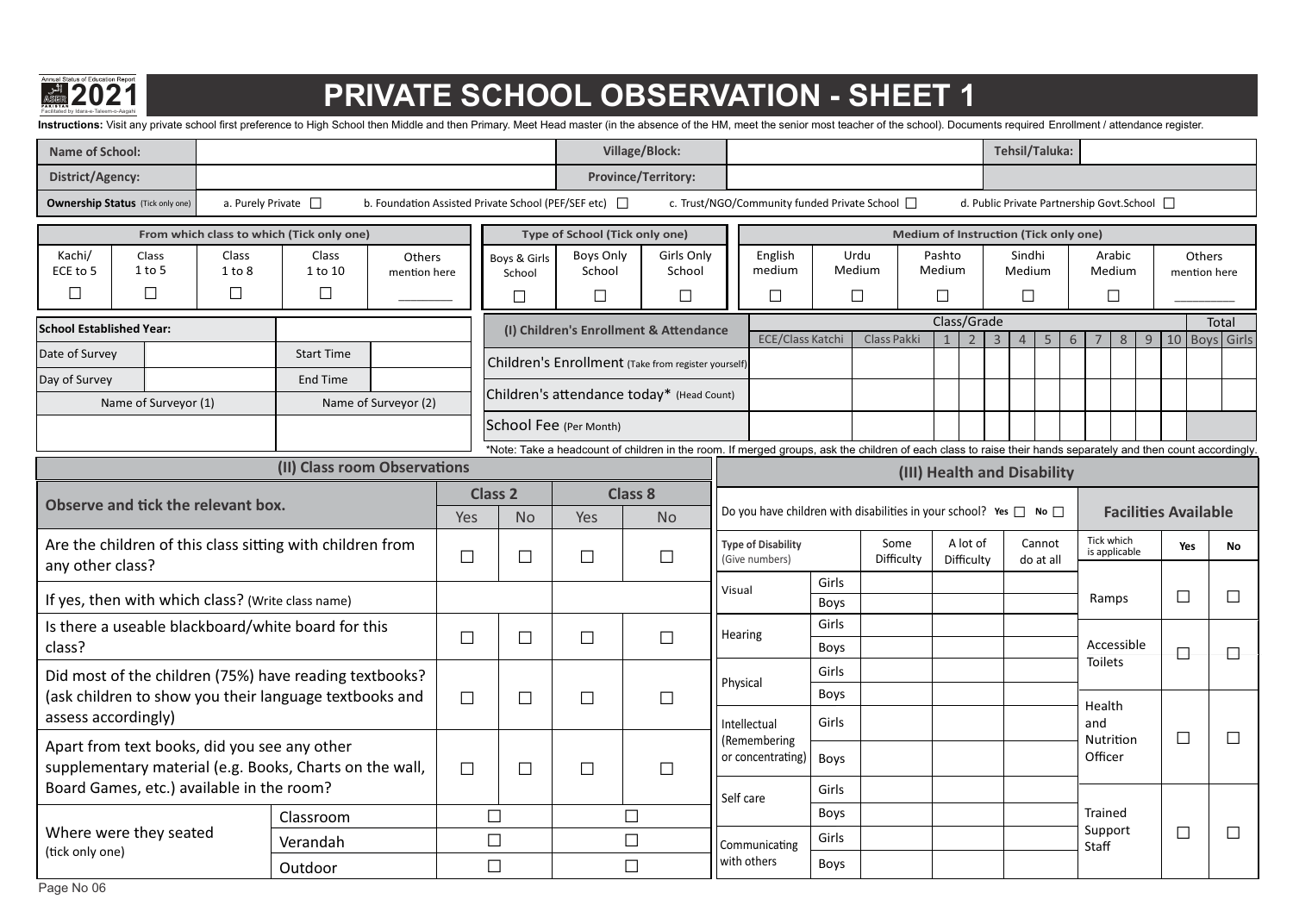

#### **PRIVATE SCHOOL OBSERVATION - SHEET 2**

| (IV) Staff                                                 |                   |            | No. of Appointed |                       | No. of Present Today<br>(On the day of survey)          | No. of Teachers<br>residents of<br><b>THIS VILLAGE</b> |        |                | (V) School FUND (Ask Headmaster this section. If absent, indicate who answered the section) |                     |              |                                                                                 |                                                           |                           |                                 |                 |                                                                                                                                                                                                                                                                                                                                                                                                                                              |
|------------------------------------------------------------|-------------------|------------|------------------|-----------------------|---------------------------------------------------------|--------------------------------------------------------|--------|----------------|---------------------------------------------------------------------------------------------|---------------------|--------------|---------------------------------------------------------------------------------|-----------------------------------------------------------|---------------------------|---------------------------------|-----------------|----------------------------------------------------------------------------------------------------------------------------------------------------------------------------------------------------------------------------------------------------------------------------------------------------------------------------------------------------------------------------------------------------------------------------------------------|
| Head Teacher (Give numebr)                                 |                   | M          |                  | M                     |                                                         | M                                                      |        |                | Who answered this section?                                                                  | Head Teacher $\Box$ |              | Teacher $\square$                                                               |                                                           |                           | Other $\Box$                    |                 |                                                                                                                                                                                                                                                                                                                                                                                                                                              |
| <b>Full Time Teachers</b><br>(Including ECE) (Give numebr) |                   |            |                  |                       |                                                         |                                                        |        |                | (Tick the relevant option)                                                                  |                     |              |                                                                                 |                                                           |                           |                                 |                 |                                                                                                                                                                                                                                                                                                                                                                                                                                              |
| <b>ECE Teachers (Give numebr)</b>                          |                   |            |                  |                       |                                                         |                                                        |        |                |                                                                                             |                     |              |                                                                                 |                                                           | Jul 2020 - Jun 2021       | Jul 2021 to till date           |                 |                                                                                                                                                                                                                                                                                                                                                                                                                                              |
| Part time Teachers<br>Give numebr)                         |                   |            |                  |                       |                                                         |                                                        |        |                |                                                                                             |                     |              | Govt                                                                            | Yes $\Box$                                                | No <sub>1</sub>           | Yes $\Box$                      | No <sub>1</sub> |                                                                                                                                                                                                                                                                                                                                                                                                                                              |
| Sweepers (Give numebr)                                     |                   |            |                  |                       |                                                         |                                                        |        |                | Did you get any FUNDS from :                                                                |                     |              | Private Individual                                                              | Yes $\square$                                             | No <sub>1</sub>           | Yes $\Box$                      | No <sub>1</sub> |                                                                                                                                                                                                                                                                                                                                                                                                                                              |
| Faraash (Give numebr)                                      |                   |            |                  |                       |                                                         |                                                        |        |                |                                                                                             |                     |              |                                                                                 |                                                           |                           |                                 |                 |                                                                                                                                                                                                                                                                                                                                                                                                                                              |
|                                                            |                   |            |                  |                       | (VI) No. of Qualified Teaching Staff                    |                                                        |        |                |                                                                                             |                     |              | <b>NGO</b>                                                                      | Yes $\Box$                                                | No <sub>1</sub>           | Yes $\Box$                      | No <sub>1</sub> |                                                                                                                                                                                                                                                                                                                                                                                                                                              |
| Education<br>Give number                                   | Below<br>Matric   |            |                  |                       | Matric   FA/FSc   BA/BSc   MA/MSc                       | M.Phil                                                 |        | Other          | If yes, what was the amount of this FUND? (Annual)                                          |                     |              |                                                                                 | PKR: __________                                           |                           | PKR:                            |                 |                                                                                                                                                                                                                                                                                                                                                                                                                                              |
| Professional                                               | None              | <b>PTC</b> | <b>CT</b>        | B.Ed                  | M.Ed                                                    |                                                        | Other  |                | Where the funds are expected to be used?                                                    |                     |              |                                                                                 |                                                           |                           |                                 |                 |                                                                                                                                                                                                                                                                                                                                                                                                                                              |
| Give number                                                |                   |            |                  |                       | (VII) No. of Teachers who got training within last year |                                                        |        |                | In which month was this FUND received?                                                      |                     |              |                                                                                 | Month: $\sqrt{a^2+a^2}$                                   |                           | Month: $\overline{\phantom{a}}$ |                 |                                                                                                                                                                                                                                                                                                                                                                                                                                              |
|                                                            |                   |            |                  | (July 2020-Till date) |                                                         |                                                        |        |                | Name of Department/Organization                                                             |                     |              |                                                                                 |                                                           |                           |                                 |                 |                                                                                                                                                                                                                                                                                                                                                                                                                                              |
| None                                                       | Less than 15 days |            |                  | 15-30 days            |                                                         | More than 30 days                                      |        |                | Do you have a PTA/SMC in your school:                                                       | Yes $\square$       | No $\square$ |                                                                                 |                                                           |                           |                                 |                 |                                                                                                                                                                                                                                                                                                                                                                                                                                              |
|                                                            |                   |            |                  |                       |                                                         |                                                        |        |                | (VIII) Facilities in the school                                                             |                     |              |                                                                                 |                                                           | (IX) COVID-19 Precautions |                                 |                 |                                                                                                                                                                                                                                                                                                                                                                                                                                              |
|                                                            |                   |            |                  |                       |                                                         |                                                        |        |                |                                                                                             |                     |              | <b>Observation</b> (Tick the relevant option)                                   |                                                           |                           |                                 |                 | Yes No                                                                                                                                                                                                                                                                                                                                                                                                                                       |
| <b>Observation</b> (Tick the relevant option)              |                   |            |                  |                       |                                                         | Yes                                                    |        | No Observation |                                                                                             | Write the answer    |              | Alternate day Schooling?<br>Awareness posters/IEC material displayed in school? |                                                           |                           |                                 | $\Box$          | $\begin{array}{c c c c c} \hline \rule{0pt}{12pt} & \rule{0pt}{12pt} \quad & \rule{0pt}{12pt} \quad & \rule{0pt}{12pt} \quad & \rule{0pt}{12pt} \quad & \rule{0pt}{12pt} \quad & \rule{0pt}{12pt} \quad & \rule{0pt}{12pt} \quad & \rule{0pt}{12pt} \quad & \rule{0pt}{12pt} \quad & \rule{0pt}{12pt} \quad & \rule{0pt}{12pt} \quad & \rule{0pt}{12pt} \quad & \rule{0pt}{12pt} \quad & \rule{0pt}{12pt} \quad & \rule{0pt}{12pt$<br>$\Box$ |
| Is there a complete boundary wall / fence ?                |                   |            |                  |                       |                                                         | $\Box$                                                 |        |                | $\Box$ Total number of rooms in the school (count yourself)                                 |                     |              | Temperature check at entrance?                                                  |                                                           |                           |                                 | $\Box$          | $\Box$                                                                                                                                                                                                                                                                                                                                                                                                                                       |
| Is there a playground in the school?                       |                   |            |                  |                       |                                                         | $\Box$                                                 |        |                | □ Total number of classrooms being used by students (count yourself)                        |                     |              | Hand sanitization at entrance?                                                  |                                                           |                           |                                 | $\Box$          | $\Box$                                                                                                                                                                                                                                                                                                                                                                                                                                       |
| Does the school have an electricity connection?            |                   |            |                  |                       |                                                         | $\Box$                                                 |        |                | $\Box$ Average size of the classroom (in square feet)                                       |                     |              | Masks wore by teachers and students at school?                                  |                                                           |                           |                                 | $\Box$          | $\Box$                                                                                                                                                                                                                                                                                                                                                                                                                                       |
| Does the school have solar panels?                         |                   |            |                  |                       |                                                         | $\Box$                                                 |        |                | $\Box$ Seating Arrangement (in feet)                                                        |                     |              | Hand sanitizer available inside or outside every classroom for students?        |                                                           |                           |                                 |                 | $\Box$                                                                                                                                                                                                                                                                                                                                                                                                                                       |
| Does the school have a working library?                    |                   |            |                  |                       |                                                         | $\Box$                                                 | $\Box$ |                |                                                                                             |                     |              | School policy on suspected Covid-19 cases: (Tick the relevant option)           |                                                           |                           |                                 |                 |                                                                                                                                                                                                                                                                                                                                                                                                                                              |
| Does the school have teaching learning material?           |                   |            |                  |                       |                                                         | $\Box$                                                 | $\Box$ |                | Observation                                                                                 | Write the answer    |              |                                                                                 | a. Move them to isolation room                            |                           |                                 |                 | $\Box$                                                                                                                                                                                                                                                                                                                                                                                                                                       |
| Is there useable furniture available in this school?       |                   |            |                  |                       |                                                         | $\Box$                                                 | $\Box$ |                |                                                                                             |                     |              |                                                                                 | b. Send the person home immediately                       |                           |                                 |                 | $\Box$                                                                                                                                                                                                                                                                                                                                                                                                                                       |
| Running water available in handwashing sinks?              |                   |            |                  |                       |                                                         | $\Box$                                                 |        |                | $\Box$ No. of Handwashing sinks without running water (count yourself)                      |                     |              | c. Call nearby health facility<br>d. Call Covid-19 helpline                     |                                                           |                           |                                 |                 | $\Box$                                                                                                                                                                                                                                                                                                                                                                                                                                       |
| Soap/Handwash available in handwashing sinks?              |                   |            |                  |                       |                                                         | $\Box$                                                 |        |                | $\Box$ No. of handwashing sinks without soap/handwash (count yourself)                      |                     |              | e. No policy                                                                    |                                                           |                           |                                 |                 | $\Box$<br>$\Box$                                                                                                                                                                                                                                                                                                                                                                                                                             |
|                                                            |                   |            |                  |                       |                                                         |                                                        |        |                | No. of Handwashing sinks (outside toilets)                                                  |                     |              | f. Other                                                                        |                                                           |                           |                                 |                 | $\Box$                                                                                                                                                                                                                                                                                                                                                                                                                                       |
| <b>Observation</b> (Tick the relevant option)              |                   |            |                  |                       |                                                         |                                                        |        |                | No. of Handwashing sinks (inside toilets)                                                   |                     |              | School's Leave policy for Confirmed Positive Cases: (Tick the relevant option)  |                                                           |                           |                                 |                 |                                                                                                                                                                                                                                                                                                                                                                                                                                              |
|                                                            |                   |            |                  |                       |                                                         | Yes                                                    |        |                | No No. of Wuzu taps                                                                         |                     |              |                                                                                 | a. Continue learning/teaching from home                   |                           |                                 |                 | $\Box$                                                                                                                                                                                                                                                                                                                                                                                                                                       |
| Are there useable toilets / latrines for students ?        |                   |            |                  |                       |                                                         | $\Box$                                                 |        |                | □ No. of Toilets for Teachers only                                                          |                     |              | b. 14-days leave                                                                |                                                           |                           |                                 |                 | $\Box$                                                                                                                                                                                                                                                                                                                                                                                                                                       |
| Are there separate toilets for girls and boys ?            |                   |            |                  |                       |                                                         | $\Box$                                                 |        |                | □ No. of Toilets for Students only                                                          |                     |              |                                                                                 | c. Return back to school only after a negative Covid test |                           |                                 |                 | $\Box$                                                                                                                                                                                                                                                                                                                                                                                                                                       |
| Running water available in toilets?                        |                   |            |                  |                       |                                                         | $\Box$                                                 | $\Box$ |                | No. of Toilets without running water (count yourself)                                       |                     |              | d. No policy                                                                    |                                                           |                           |                                 |                 | $\Box$                                                                                                                                                                                                                                                                                                                                                                                                                                       |
| Are Disinfectants available for cleaning?                  |                   |            |                  |                       |                                                         | $\Box$                                                 | $\Box$ |                |                                                                                             |                     |              | e. Other                                                                        |                                                           |                           |                                 |                 | $\Box$                                                                                                                                                                                                                                                                                                                                                                                                                                       |
| Are Toilets Clean?                                         |                   |            |                  |                       |                                                         | $\Box$                                                 | $\Box$ |                |                                                                                             |                     |              | Observation (Tick the relevant option)                                          |                                                           |                           |                                 |                 | Yes No                                                                                                                                                                                                                                                                                                                                                                                                                                       |
| Clean Drinking water available for students?               |                   |            |                  |                       |                                                         | $\Box$                                                 | $\Box$ |                | Observation                                                                                 | Write the answer    |              | Is there a computer lab?<br>Is internet available in the school?                |                                                           |                           |                                 | $\Box$          | $\Box$                                                                                                                                                                                                                                                                                                                                                                                                                                       |
| Isolation room Available?                                  |                   |            |                  |                       |                                                         | $\Box$                                                 | $\Box$ |                |                                                                                             |                     |              | If yes, internet available in: (Tick the relevant option)                       |                                                           |                           |                                 | $\Box$          | $\Box$                                                                                                                                                                                                                                                                                                                                                                                                                                       |
| First Aid Equipment Available                              |                   |            |                  |                       |                                                         | $\Box$                                                 | $\Box$ |                |                                                                                             |                     |              | a. computer labs?                                                               |                                                           |                           |                                 |                 | $\Box$                                                                                                                                                                                                                                                                                                                                                                                                                                       |
| Covid-19 Tests done in school by the government?           |                   |            |                  |                       |                                                         | $\Box$                                                 | $\Box$ |                | No. of Covid-19 Tests done in school                                                        |                     |              | b. offices?                                                                     |                                                           |                           |                                 |                 | $\Box$                                                                                                                                                                                                                                                                                                                                                                                                                                       |
|                                                            |                   |            |                  |                       |                                                         |                                                        |        |                | No. of Positive cases Identified                                                            |                     |              | c. classrooms?                                                                  |                                                           |                           |                                 |                 | $\Box$                                                                                                                                                                                                                                                                                                                                                                                                                                       |
|                                                            |                   |            |                  |                       |                                                         |                                                        |        |                |                                                                                             |                     |              |                                                                                 |                                                           |                           |                                 |                 |                                                                                                                                                                                                                                                                                                                                                                                                                                              |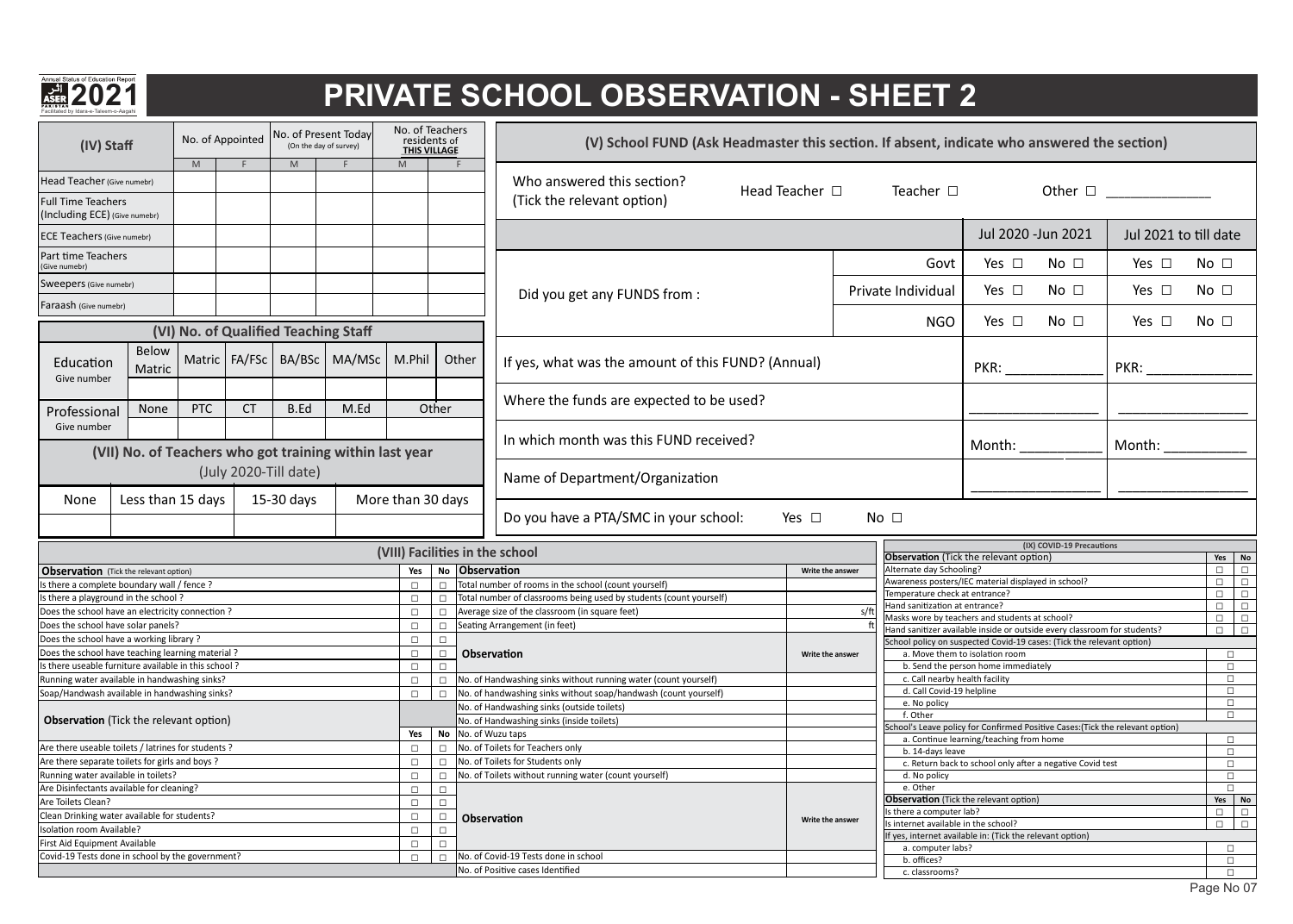

# Facilitated b**2**y Idara-**0**e-Talee**2**m-o-Aa**1**gahi **HOUSEHOLD SURVEY - SHEET 1**

|                                  | H01:                                                                            |                                                                                                                                                 |                               |                                |                |                                                                                       |                                                        |                            |                 |                                                        | Tick only what is applicable<br>Male $\Box$ Female $\Box$ Other $\Box$                    |            |                                                         |                        |                                                              |                                                                  |                               |                  |                                                                              |                    |       | H05: Mother Language                                         |               |                  |                                          |                  |                     |                                |                                                      | Date/Day of Survey-Date:                                |                         |                         |             |                                     | Day    |                   |                                                |                         |                  |       | <b>Start Time:</b> |                                                                |                                                      |                       | End Time:                                                             |                   |                          |                                                         |
|----------------------------------|---------------------------------------------------------------------------------|-------------------------------------------------------------------------------------------------------------------------------------------------|-------------------------------|--------------------------------|----------------|---------------------------------------------------------------------------------------|--------------------------------------------------------|----------------------------|-----------------|--------------------------------------------------------|-------------------------------------------------------------------------------------------|------------|---------------------------------------------------------|------------------------|--------------------------------------------------------------|------------------------------------------------------------------|-------------------------------|------------------|------------------------------------------------------------------------------|--------------------|-------|--------------------------------------------------------------|---------------|------------------|------------------------------------------|------------------|---------------------|--------------------------------|------------------------------------------------------|---------------------------------------------------------|-------------------------|-------------------------|-------------|-------------------------------------|--------|-------------------|------------------------------------------------|-------------------------|------------------|-------|--------------------|----------------------------------------------------------------|------------------------------------------------------|-----------------------|-----------------------------------------------------------------------|-------------------|--------------------------|---------------------------------------------------------|
|                                  |                                                                                 | Household Code                                                                                                                                  |                               |                                |                | HO2: Gender of the respondent                                                         |                                                        |                            |                 |                                                        |                                                                                           |            |                                                         |                        |                                                              |                                                                  |                               |                  |                                                                              |                    |       |                                                              |               |                  |                                          | Name of          | Surveyor (1)        |                                |                                                      |                                                         |                         |                         |             |                                     |        |                   |                                                | Name of<br>Surveyor (2) |                  |       |                    |                                                                |                                                      |                       |                                                                       |                   |                          |                                                         |
|                                  |                                                                                 |                                                                                                                                                 |                               |                                |                |                                                                                       |                                                        |                            |                 |                                                        | <b>H03</b> : Is respondent the head of the household? Yes $\Box$                          |            |                                                         |                        |                                                              | No $\square$                                                     |                               |                  |                                                                              |                    |       | H06: Religion                                                |               |                  |                                          |                  | Contact number      |                                |                                                      |                                                         |                         |                         |             |                                     |        |                   |                                                | Contact number          |                  |       |                    |                                                                |                                                      |                       |                                                                       |                   |                          |                                                         |
|                                  |                                                                                 |                                                                                                                                                 |                               |                                |                | H04: Name of family head                                                              |                                                        |                            |                 |                                                        |                                                                                           |            |                                                         |                        |                                                              |                                                                  |                               |                  |                                                                              |                    |       |                                                              |               |                  |                                          |                  | of Surveyor (1)     |                                |                                                      |                                                         |                         |                         |             |                                     |        |                   |                                                | of Surveyor (2)         |                  |       |                    |                                                                |                                                      |                       |                                                                       |                   |                          |                                                         |
|                                  |                                                                                 | H07: What level of threat do you think Corona Virus poses to you and your family?                                                               |                               |                                |                |                                                                                       |                                                        |                            |                 |                                                        |                                                                                           |            |                                                         |                        |                                                              |                                                                  |                               |                  |                                                                              |                    |       |                                                              |               |                  |                                          | a.High           |                     |                                |                                                      |                                                         | $\Box$                  |                         |             | b.Moderate                          |        |                   | $\Box$                                         |                         | c.Low            |       | c. 26%-50%         |                                                                |                                                      | $\Box$                |                                                                       | d. >50%           | d. None at all $\square$ |                                                         |
|                                  |                                                                                 | H08: Was your earning affected due to lockdown?<br>H09: Has your emotional/psychological well-being been affected due to Covid-19 and lockdown? |                               |                                |                |                                                                                       |                                                        |                            |                 |                                                        |                                                                                           |            |                                                         |                        |                                                              |                                                                  |                               |                  |                                                                              |                    |       |                                                              |               |                  |                                          |                  | a. 0%-10%           |                                |                                                      | a.Substantially affected $\Box$                         | $\Box$                  |                         |             | b. 11%-25<br>b.Some what affected □ |        |                   | $\Box$                                         |                         |                  |       |                    | c. Affected only a bit $\Box$                                  |                                                      | $\Box$                |                                                                       | d.Not at all      |                          | $\Box$<br>$\Box$                                        |
|                                  |                                                                                 |                                                                                                                                                 |                               |                                |                |                                                                                       |                                                        |                            |                 |                                                        |                                                                                           |            |                                                         |                        |                                                              |                                                                  |                               |                  |                                                                              |                    |       | (I) Child Information                                        |               |                  |                                          |                  |                     |                                |                                                      |                                                         |                         |                         |             |                                     |        |                   |                                                |                         |                  |       |                    |                                                                |                                                      |                       |                                                                       |                   |                          |                                                         |
|                                  |                                                                                 |                                                                                                                                                 |                               |                                |                |                                                                                       |                                                        |                            |                 |                                                        |                                                                                           |            |                                                         |                        |                                                              |                                                                  |                               |                  |                                                                              |                    |       | <b>Basic Reading Learning Levels</b><br>(for 5-16 age group) |               |                  |                                          |                  |                     |                                |                                                      | <b>Numeracy Learning Levels</b><br>(for 5-16 age group) |                         |                         |             |                                     |        |                   |                                                |                         |                  |       |                    | <b>English Reading Learning Levels</b><br>(for 5-16 age group) |                                                      |                       |                                                                       |                   | <b>General Knowledge</b> |                                                         |
|                                  |                                                                                 | <b>General Information</b>                                                                                                                      |                               |                                |                |                                                                                       |                                                        |                            |                 |                                                        |                                                                                           |            |                                                         | (Age 3-16 years)       | <b>Current Schooling Status</b>                              | Paid<br><b>Tuition</b>                                           |                               |                  | C15: Reading-<br>Urdu/Sindhi/Pashto<br><b>Tick the highest</b><br>level ONLY |                    |       |                                                              |               |                  |                                          |                  |                     | C19: Arithmetic<br>operations) | (Number recognition &<br>Tick the highest level ONLY |                                                         | C20:<br>time<br>telling |                         |             | C21: word<br>problems               |        |                   | C22: English Reading<br>Tick the highest level | <b>ONLY</b>             |                  |       | Understanding      |                                                                |                                                      |                       |                                                                       |                   |                          |                                                         |
| C01: Serial No./Child's Code     | Table<br><b>CMI01: Mother's Code</b><br>the first column in "(II) Child's Mothe | C02: Name<br>of Child<br>(Children of<br>$3-16$ age<br>group<br>regularly                                                                       | $(3-16 \text{ years})$<br>Age | =Transgender)                  |                | C05:<br>Educationa<br><b>Status</b><br>Tick<br>what is<br>applicable<br>$(3-16$ years | C06: If Drop out studied up to which class (completed) | C07: when did you drop out |                 | reason<br>C08: *Dropout reason<br>C09: *Never enrolled | C10: Class/Grade-Current (Example ECE/Katchi/<br>PG/KG/Prep,Nursery,1,2,3,9,10,11,12,etc) |            | <b>C11:</b> Institute Type<br>(Tick what is applicable) |                        | $\mathbf{a}$<br>C12: Does the child go<br>the surveyd school | C13: Tuition (Is the child<br>currently taking any PAID Tuition) | C14: If Yes, Fees (Rs.)/month | Beginner/Nothing | Letters                                                                      | Sentences<br>Words | Story | $\overline{\texttt{o}}$<br>C16:                              |               | $\alpha$<br>C17: | **Language in which the child was tested | Beginner/Nothing | $-9$<br>Recognition | Number Recognition 10-99       | Recognition 100-200                                  | Subtraction                                             | Division                | $\overline{\texttt{o}}$ |             | Q.2<br>$\vec{a}$                    |        | $\tilde{Q}$<br>نم | Beginner/Nothing                               | Capital Letters         | Letters<br>Small | Words | Sentences          | C23:Word Meanings                                              |                                                      | C24:Sentence Meanings | C25: Q1.(1)                                                           | $C26:$ $Q1.(III)$ | C27: Can Name            | C28: Tick if the child was Not Available for Assessment |
|                                  |                                                                                 | living in the<br>household)                                                                                                                     | C03                           | C04: Gender (M=Male, F=Female, | Never enrolled | Currently enrolled<br>Dropped out                                                     |                                                        | Before Covid-19            | During Covid-19 |                                                        |                                                                                           | Government | Private                                                 | Madrassah<br>NFE/Other | Yes<br>$\frac{\circ}{2}$                                     | ves<br>$\geq$                                                    |                               |                  |                                                                              |                    |       | Yes                                                          | $\frac{1}{2}$ | Yes              | C18<br>$\frac{1}{2}$                     |                  | Number              |                                | Number                                               | 3-Digits<br>2-Digits                                    |                         | Can tell                | Cannot tell | Cannot do<br>Can do                 | Can do | Cannot do         |                                                |                         |                  |       |                    | Yes                                                            | $\left  \begin{array}{c} 2 \\ 8 \end{array} \right $ |                       | $\frac{2}{5}$ $\frac{8}{5}$ $\frac{2}{5}$ $\frac{8}{5}$ $\frac{2}{5}$ |                   | yes                      | $\frac{1}{2}$                                           |
| $\overline{1}$<br>$\overline{2}$ |                                                                                 |                                                                                                                                                 |                               |                                |                |                                                                                       |                                                        |                            |                 |                                                        |                                                                                           |            |                                                         |                        |                                                              |                                                                  |                               |                  |                                                                              |                    |       |                                                              |               |                  |                                          |                  |                     |                                |                                                      |                                                         |                         |                         |             |                                     |        |                   |                                                |                         |                  |       |                    |                                                                |                                                      |                       |                                                                       |                   |                          |                                                         |
| $\mathbf{3}$                     |                                                                                 |                                                                                                                                                 |                               |                                |                |                                                                                       |                                                        |                            |                 |                                                        |                                                                                           |            |                                                         |                        |                                                              |                                                                  |                               |                  |                                                                              |                    |       |                                                              |               |                  |                                          |                  |                     |                                |                                                      |                                                         |                         |                         |             |                                     |        |                   |                                                |                         |                  |       |                    |                                                                |                                                      |                       |                                                                       |                   |                          |                                                         |
| $\overline{4}$                   |                                                                                 |                                                                                                                                                 |                               |                                |                |                                                                                       |                                                        |                            |                 |                                                        |                                                                                           |            |                                                         |                        |                                                              |                                                                  |                               |                  |                                                                              |                    |       |                                                              |               |                  |                                          |                  |                     |                                |                                                      |                                                         |                         |                         |             |                                     |        |                   |                                                |                         |                  |       |                    |                                                                |                                                      |                       |                                                                       |                   |                          |                                                         |
| $5\phantom{.0}$                  |                                                                                 |                                                                                                                                                 |                               |                                |                |                                                                                       |                                                        |                            |                 |                                                        |                                                                                           |            |                                                         |                        |                                                              |                                                                  |                               |                  |                                                                              |                    |       |                                                              |               |                  |                                          |                  |                     |                                |                                                      |                                                         |                         |                         |             |                                     |        |                   |                                                |                         |                  |       |                    |                                                                |                                                      |                       |                                                                       |                   |                          |                                                         |
| 6                                |                                                                                 |                                                                                                                                                 |                               |                                |                |                                                                                       |                                                        |                            |                 |                                                        |                                                                                           |            |                                                         |                        |                                                              |                                                                  |                               |                  |                                                                              |                    |       |                                                              |               |                  |                                          |                  |                     |                                |                                                      |                                                         |                         |                         |             |                                     |        |                   |                                                |                         |                  |       |                    |                                                                |                                                      |                       |                                                                       |                   |                          |                                                         |
| $\overline{7}$                   |                                                                                 |                                                                                                                                                 |                               |                                |                |                                                                                       |                                                        |                            |                 |                                                        |                                                                                           |            |                                                         |                        |                                                              |                                                                  |                               |                  |                                                                              |                    |       |                                                              |               |                  |                                          |                  |                     |                                |                                                      |                                                         |                         |                         |             |                                     |        |                   |                                                |                         |                  |       |                    |                                                                |                                                      |                       |                                                                       |                   |                          |                                                         |
| 8                                |                                                                                 |                                                                                                                                                 |                               |                                |                |                                                                                       |                                                        |                            |                 |                                                        |                                                                                           |            |                                                         |                        |                                                              |                                                                  |                               |                  |                                                                              |                    |       |                                                              |               |                  |                                          |                  |                     |                                |                                                      |                                                         |                         |                         |             |                                     |        |                   |                                                |                         |                  |       |                    |                                                                |                                                      |                       |                                                                       |                   |                          |                                                         |
| 9                                |                                                                                 |                                                                                                                                                 |                               |                                |                |                                                                                       |                                                        |                            |                 |                                                        |                                                                                           |            |                                                         |                        |                                                              |                                                                  |                               |                  |                                                                              |                    |       |                                                              |               |                  |                                          |                  |                     |                                |                                                      |                                                         |                         |                         |             |                                     |        |                   |                                                |                         |                  |       |                    |                                                                |                                                      |                       |                                                                       |                   |                          |                                                         |
| 10                               |                                                                                 |                                                                                                                                                 |                               |                                |                |                                                                                       |                                                        |                            |                 |                                                        |                                                                                           |            |                                                         |                        |                                                              |                                                                  |                               |                  |                                                                              |                    |       |                                                              |               |                  |                                          |                  |                     |                                |                                                      |                                                         |                         |                         |             |                                     |        |                   |                                                |                         |                  |       |                    |                                                                |                                                      |                       |                                                                       |                   |                          |                                                         |